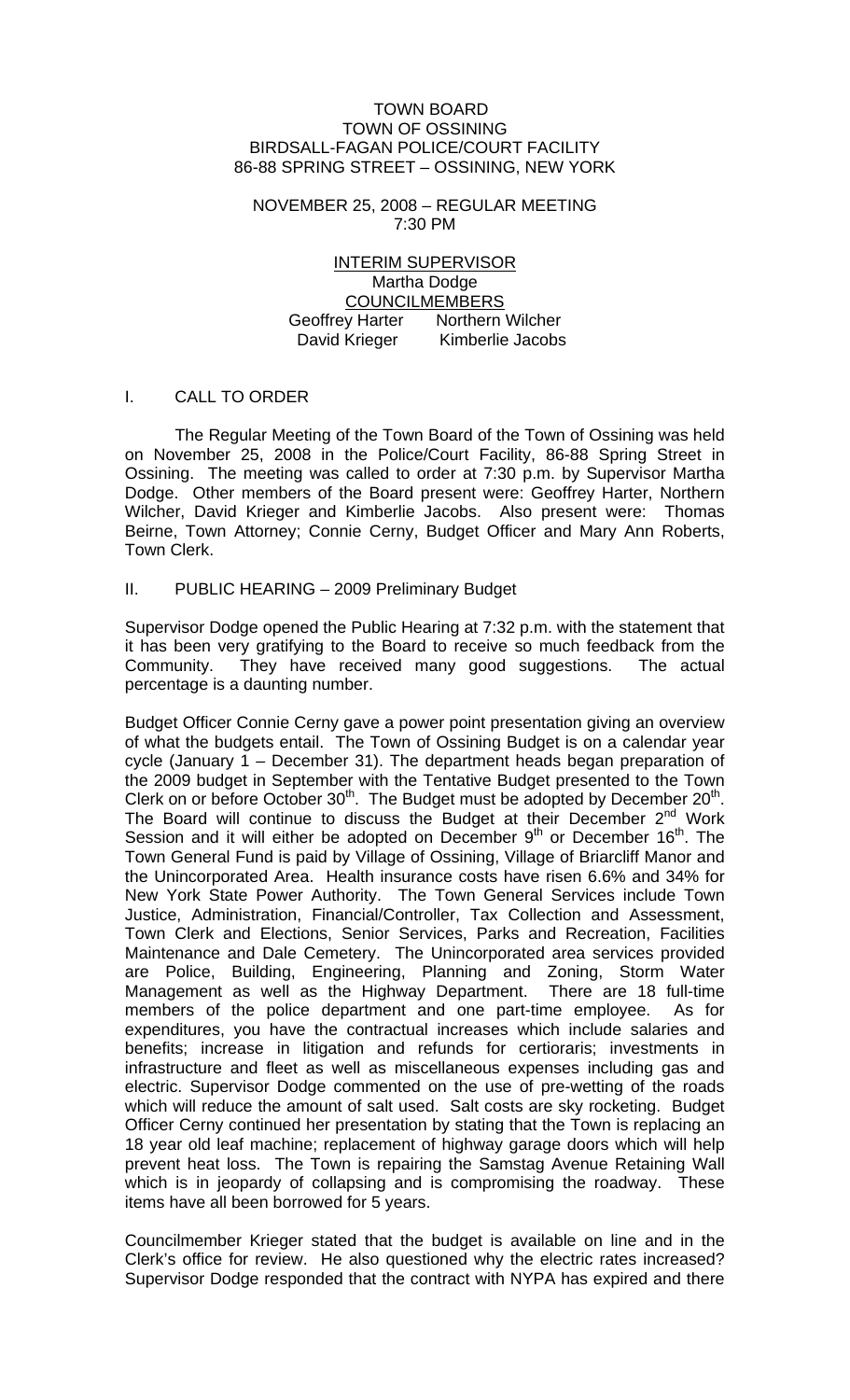is no service provider at this time thus the 34% increase. A thank you was extended to everyone for all of their hard work during this most difficult time. The budget is a work in progress. The Board has been careful about what is levied in property taxes and they are conservative in budget requests. The Supervisor also expressed her concerns for the 2010 budget. A suggestion was made to cut sanitation to once a week, but this is not cost effective due to the fact that the Town has a contract and if it is cut to once a week the trucks will have to do a double run to pick up all of the refuse. Councilmember Krieger requested that the public forward emails, telephone calls or written comments on the budget to the Board for consideration.

Richard Walton, Rosecliff Section of Briarcliff Manor, stated that he has a home valued at \$850,000 and is paying taxes in excess of \$30,000. He has been reviewing the budget and questioned what time frame is addressed. Budget Officer Cerny responded that it was from January 1, 2008 thru October 23, 2008. He felt that the Town was in worse shape than has been stated. Eighteen police officers equal 60% of the budget and not 32% as was stated. You have \$3 million for 18 officers. Ms. Cerny stated that the police only affect the town outside not the Village of Briarcliff Manor. It is very difficult to sell a home during this time due to the taxes. Realtors have told residents to file certioraris in order to lower property taxes by 25%. Taxes are out of wack and the Board is making the process worse.

Peter Tripodi, Quail Hollow Road, questioned how much of the budget is going to the Village for IMA's ? The water rate is increasing at an excessive rate and the Town should stop buying water from the Village. There has been fiscal mismanagement and you are taxing the few for the many. There should be a freeze on hiring. The solution to the 35% increase in electricity is the use of solar panels wind turbines. There should be transparency in special districts. If Albany makes cuts, the Town should too. Why is revenue down and spending up? Town Attorney Beirne stated that the Town does receive a share of the County Sales Tax. In order to collect a Town Sales Tax, the Town would have to go to the State Legislature for a special taxing unit. The Town does not have a big shopping community.

Bobby Williams, Spring Street, stated that most municipalities have kept the increase below the cost of living. Westchester is the highest tax in the Country. The tax increases hurt lower end than the higher end residents.

Supervisor Dodge responded that the Board has taken into consideration the fixed income individuals and have increased some Senior Services.

Budget Officer Cerny stated that \$20,000 equates to 1 percent in the budget.

Peter Tripodi, Quail Hollow Road, stated that we are keeping seniors here, but the young professionals are leaving in droves. Solar panels can be funded by grants. Parkland not in use should be turned into solar fields. The Town should also look into an oil co-op. County government should be eliminated.

Councilmember Harter responded to the gentleman from Briarcliff to clarify that the operating costs of the Town Police are not connected to policing in the Village of Briarcliff.

 At 8:39 p.m., Councilmember Harter moved and it was seconded by Councilmember Krieger that the Public Hearing be continued at 7:30 p.m. on December 9, 2008.

Motion Carried: Unanimously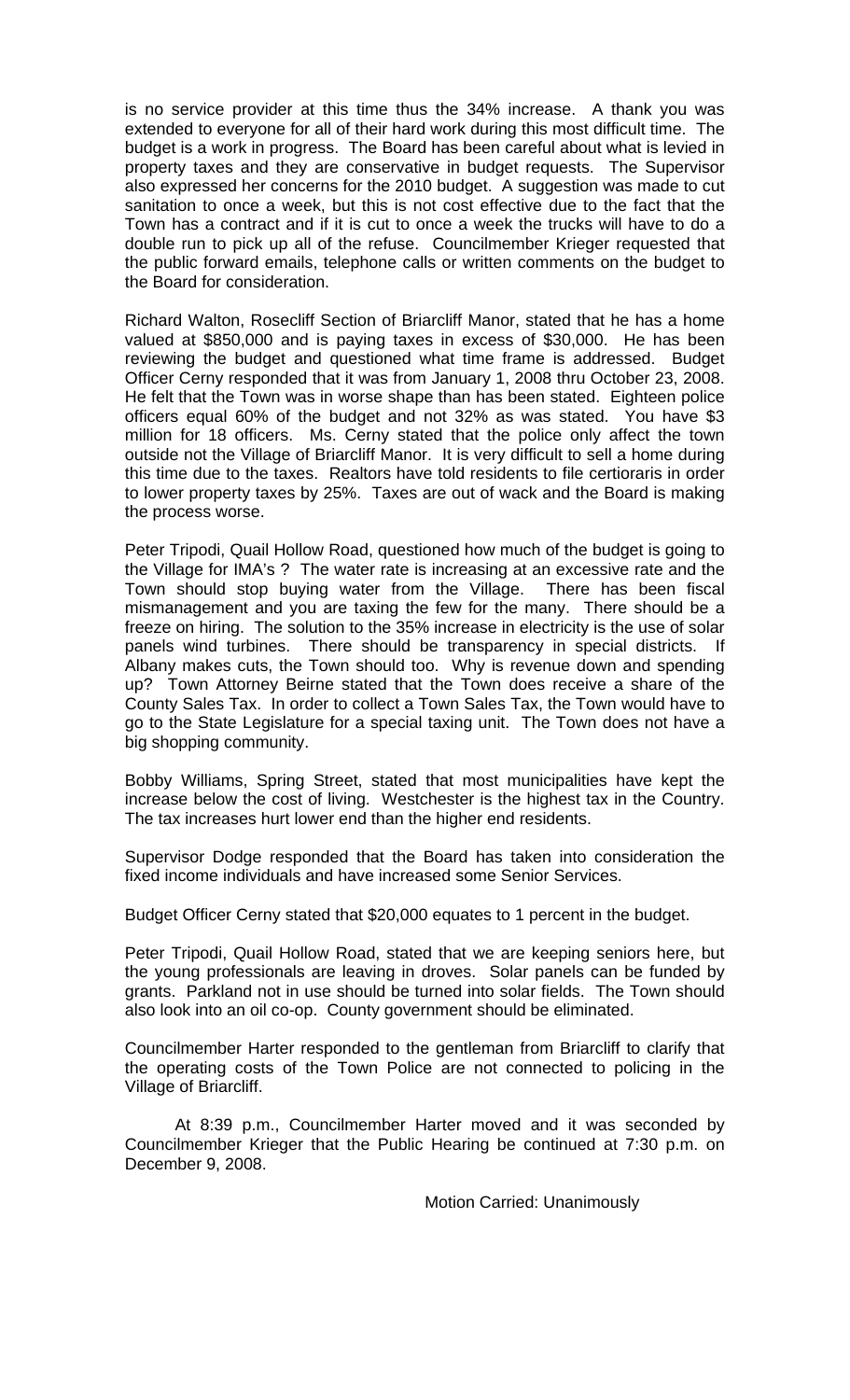### III. ANNOUNCEMENTS

Councilmember Jacobs announced that the Ossining Public Library would be hosting a seminar for First-time Homebuyers on December  $8<sup>th</sup>$  at 7 p.m.

Councilmember Krieger announced that the Chamber of Commerce would hold the First Friday event on Friday, December  $5<sup>th</sup>$  from  $5 - 8$  p.m. A historical guided tour of the downtown would take place at 5 p.m.; the Boy Scouts will be selling wreaths and a t 6 p.m. the Tree Lighting Ceremony will take place with the arrival of Santa Claus. The stores and restaurants will be offering a 10% discount. The Ossining Public Library will also host a Words and Music of Broadway on Sunday, December 7<sup>th</sup> beginning at 3 p.m.

### IV. BOARD RESOLUTIONS

### A. Approval of Minutes – November 11, 2008

 Councilmember Wilcher moved and it was seconded by Councilmember Jacobs that the following be approved:

 Resolved, that the Town Board of the Town of Ossining hereby approves the Minutes of the November 11, 2008 Regular Meeting as presented.

Motion Carried: Unanimously

### B. Approval of Voucher Detail Report

 Councilmember Harter moved and it was seconded by Councilmember Wilcher that the following be approved:

 Resolved, that the Town Board of the Town of Ossining hereby approves the Voucher Detail Report dated November 25, 2008 in the amount of \$409,294.87.

Motion Carried: Unanimously

### C. Finance – 2008 Budget Adjustment

 Councilmember Wilcher moved and it was seconded by Councilmember Jacobs that the following resolution be approved:

Resolved, that the Town Board of the Town of Ossining hereby authorizes the following budget adjustment to be made to the Dale Cemetery budget:

| TRANSFER TO G/L ACCOUNT             | AMOUNT   | <b>AMOUNT</b> | TRANSFER FROM G/L ACCOUNT  |
|-------------------------------------|----------|---------------|----------------------------|
| 010-9901-0907- Transfer to Dale Cem | 3.040.00 | 3.040.00      | 010-0010-4795 Fund Balance |

Motion Carried: Unanimously

#### D. Finance – 2008 Budget Adjustment

Councilmember Jacobs moved and it was seconded by Councilmember Wilcher that the following resolution be approved:

Resolved, that the Town Board of the Town of Ossining hereby authorizes the following budget adjustments to be made to the Dale Cemetery budget:

| Increase: 032-0032-5032 Transfer from General Fund | \$4,040.00 |
|----------------------------------------------------|------------|
| 032-8810-0472 Dale Management Contractual          | \$4,040.00 |

Motion Carried: Unanimously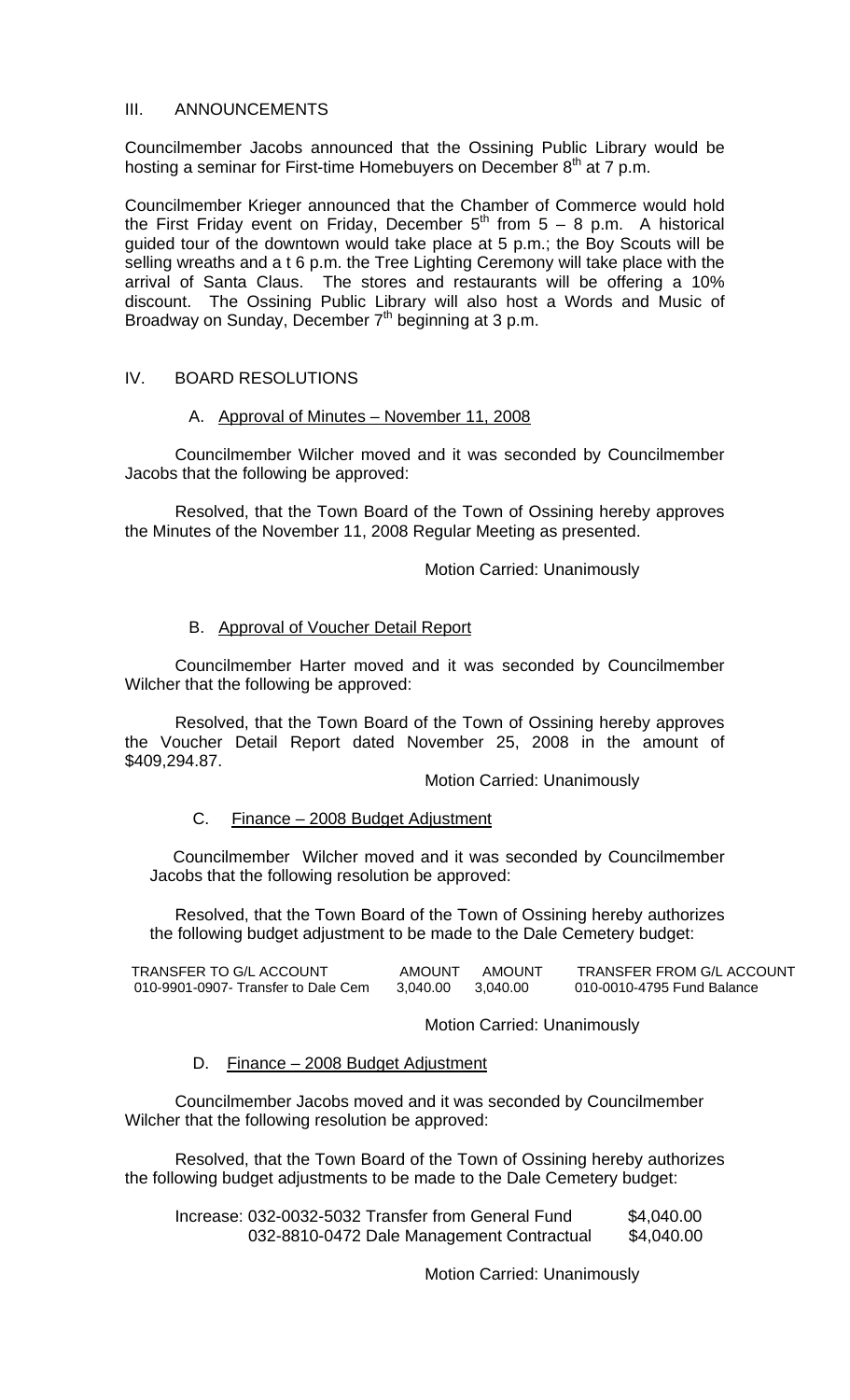#### E. Approving Memorandum of Agreement between the Town of Ossining and the Town of Ossining Police Association

 Councilmember Harter moved and it was seconded by Councilmember Krieger that the following resolution be approved:

WHEREAS, the Town of Ossining ("the Town") and the Town of Ossining Police Association ("the Union") are parties to a collective bargaining agreement covering the period January 1, 2006 – December 31, 2008; and

 WHEREAS, the negotiating committees for the Town and the Union have agreed upon the terms of a Memorandum of Agreement, dated November 17, 2008, which sets forth the terms of a successor agreement for the period from January 1, 2009 through December 31, 2012; and

 WHEREAS, that Agreement provides that it is subject to ratification by the Town Board; and

 WHEREAS, the members of the negotiating committee for the Town have recommended unanimously that the Memorandum of Agreement be ratified by the Town Board;

 NOW, THEREFORE, BE IT RESOLVED that the Agreement between the Town and the Union dated November 17, 2008, is hereby ratified and approved and the Town Board approves the funding for such Agreement; and

 BE IT FURTHER RESOLVED that the Town Supervisor is authorized to execute a collective bargaining agreement for the period from January 1, 2009 through December 31, 2012 that is consistent with the terms of the Memorandum of Agreement.

Motion Carried: Unanimously

#### F. Final Order In the matter of the Establishment of an Ambulance District to be Known as the Town of Ossining Ambulance District Pursuant to Section 209-d of the Town Law

 Councilmember Wilcher moved and it was seconded by Councilmember Harter that the following resolution be approved:

WHEREAS, the Town Board of the Town of Ossining, Westchester County, New York, has duly caused to be prepared a description of the boundaries of a proposed Town of Ossining Ambulance District in said Town (hereinafter, the "District") and a general plan for the proposed method of operation thereof; and

WHEREAS, an Order was duly adopted by said Town Board on September 9, 2008, reciting a description of the boundaries of said proposed District, the fact that there were no capital improvements to be undertaken for the proposed District, and therefore no estimated cost to be expended for capital improvements, the fact that said map and report were on file in the Town Clerk's office for public inspection and specifying September 23, 2008, at 7:30 o'clock P.M., Prevailing Time, and the Birdsall/Fagan Police Court Facility, 86-88 Spring Street, in Ossining, New York, in said Town, as the time when and the place where said Town Board would meet for the purpose of holding a public hearing to consider the establishment of said Town of Ossining Ambulance District and said map and report filed in relation thereto and to hear all persons interested in the subject thereof concerning the same;

WHEREAS, such Order was duly published and posted in the manner and within the time prescribed by Section 209-d of the Town Law and proof of such publication and posting has been duly presented to said Town Board;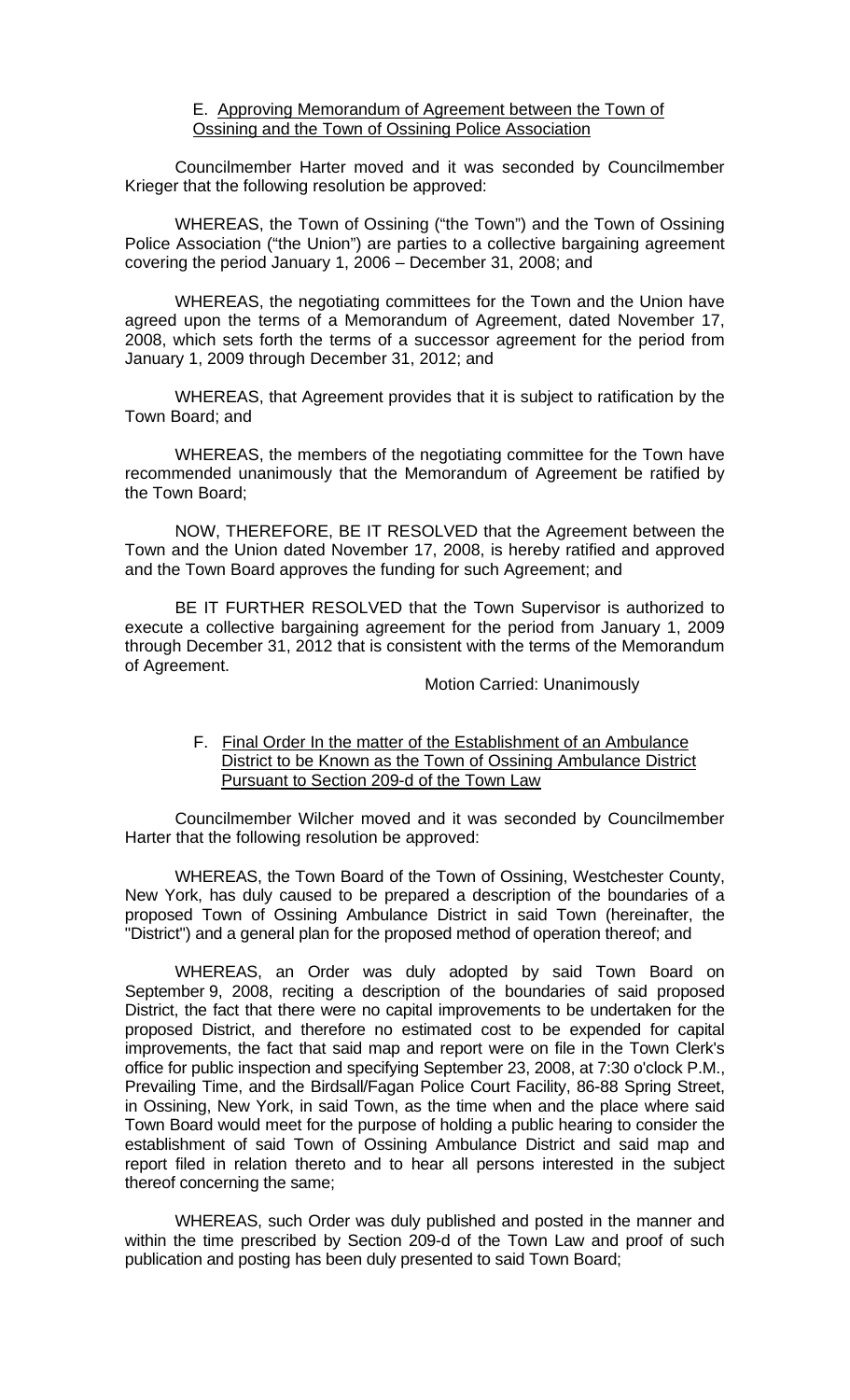WHEREAS, said public hearing was duly held at the time and place set forth in said order, as aforesaid, at which time all persons desiring to be heard were duly heard;

WHEREAS, following said public hearing, and based upon the evidence given thereat, said Town Board on October 14, 2008, duly adopted a resolution determining in the affirmative all of the questions set forth in subdivision 1 of Section 209-e of the Town Law and approving the establishment of said District, such order being adopted subject to permissive referendum;

WHEREAS, notice of the adoption of said resolution was duly published on October 20, 2008 and posted in the manner provided by applicable provisions of the Town Law, and proof of said publication and posting has been duly presented to this Town Board;

WHEREAS, the period of time for the submission and filing of a petition against said resolution and requesting a referendum in connection therewith elapsed without such a petition being submitted and filed; and

WHEREAS, the permission of the State Comptroller is not required for the establishment of the District;

WHEREAS, the Village of Ossining has consented to the inclusion of property in the Village of Ossining in the District in a resolution adopted October 7, 2008, which became effective November 8, 2008 after publication of notice of its adoption in *The Journal News* on October 11, 2008; NOW, THEREFORE, IT IS **HEREBY** 

ORDERED, by the Town Board of the Town of Ossining, Westchester County, New York, as follows:

Section 1. The Town of Ossining Ambulance District in the Town of Ossining, Westchester County, New York, is hereby established, to be bounded and described as set forth in Appendix A attached hereto and made a part hereof.

Section 2. The Town Clerk is hereby authorized and directed to cause a certified copy of this Order to be duly recorded in the office of the Clerk of Westchester County, New York, within ten days after the adoption of this Order by this Town Board and to file a certified copy thereof within that time in the office of the State Department of Audit and Control, in Albany, New York, both pursuant to subdivision 1 of Section 209-g of the Town Law.

Section 3. This Order shall take effect immediately.

 Voting Yes in a Roll Call Vote: Harter, Krieger, Wilcher, Jacobs, Dodge Motion Carried: Unanimously

#### V. MONTHLY REPORTS – October, 2008

 Councilmember Harter moved and it was seconded by Councilmember Krieger that the Monthly Reports for October, 2008 from the Building Inspector and Tax Receiver be received and filed.

Motion Carried: Unanimously

# VI. VISITOR RECOGNITION

John Klapkowski, Beach Road, questioned whether the land between Harbor Square and the County Sewage Treatment Plant has been dedicated as parkland. Councilmember Harter stated that he was working on this project and